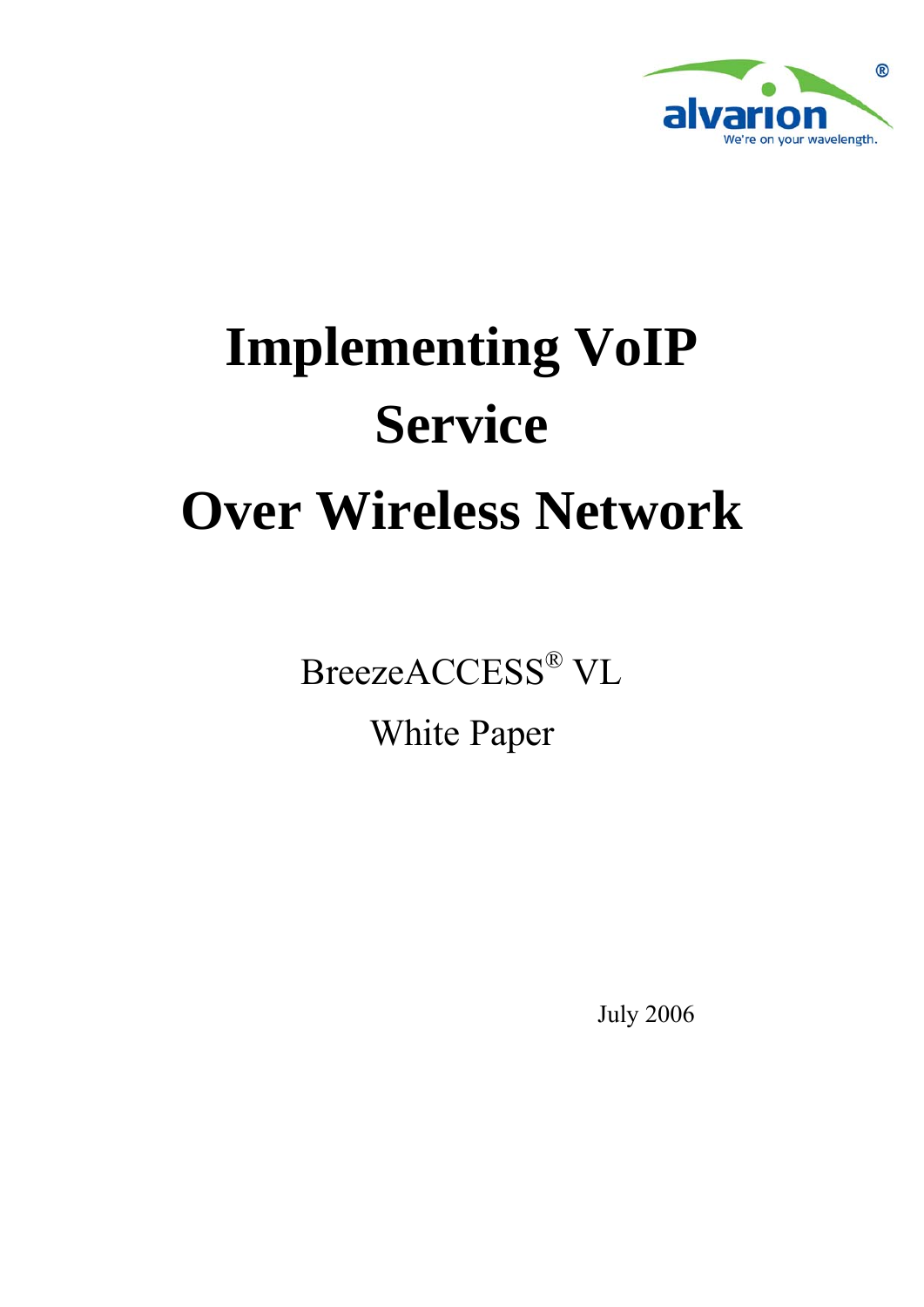

# **Introduction**

Voice over Internet Protocol (VoIP) technology facilitates packet based IP networks to carry digitized voice. With VoIP, competitive carriers and service providers can offer telephony (voice and fax) services together with traditional data services over the same IP infrastructure, and by doing so, increase revenue stream and improve business models.

Constructing a VoIP telephony service over a wireless IP network requires understanding of VoIP technology and the unique characteristics of the wireless medium to maximize call quality and capacity.

This document includes the following:

- [VoIP Basics:](#page-2-0) Introduction to VoIP technology, description of most popular CODECs and definition of some important properties.
- [When VoIP goes Wireless:](#page-4-0) Description of the main implications of using VoIP over wireless networks.
- [Choosing the Right VoIP Gateway CPE](#page-6-0): Describes the VoIP Gateway characteristics and capabilities that affect voice quality and cell capacity when using it over a wireless link.
- [VoIP over BreezeACCESS VL](#page-8-0): Describes the BreezeACCESS VL and its main capabilities, explains how to optimally configure the VoIP Gateways and the BreezeACCESS VL system for best performance. It includes also some examples and a case study.
- **Summary**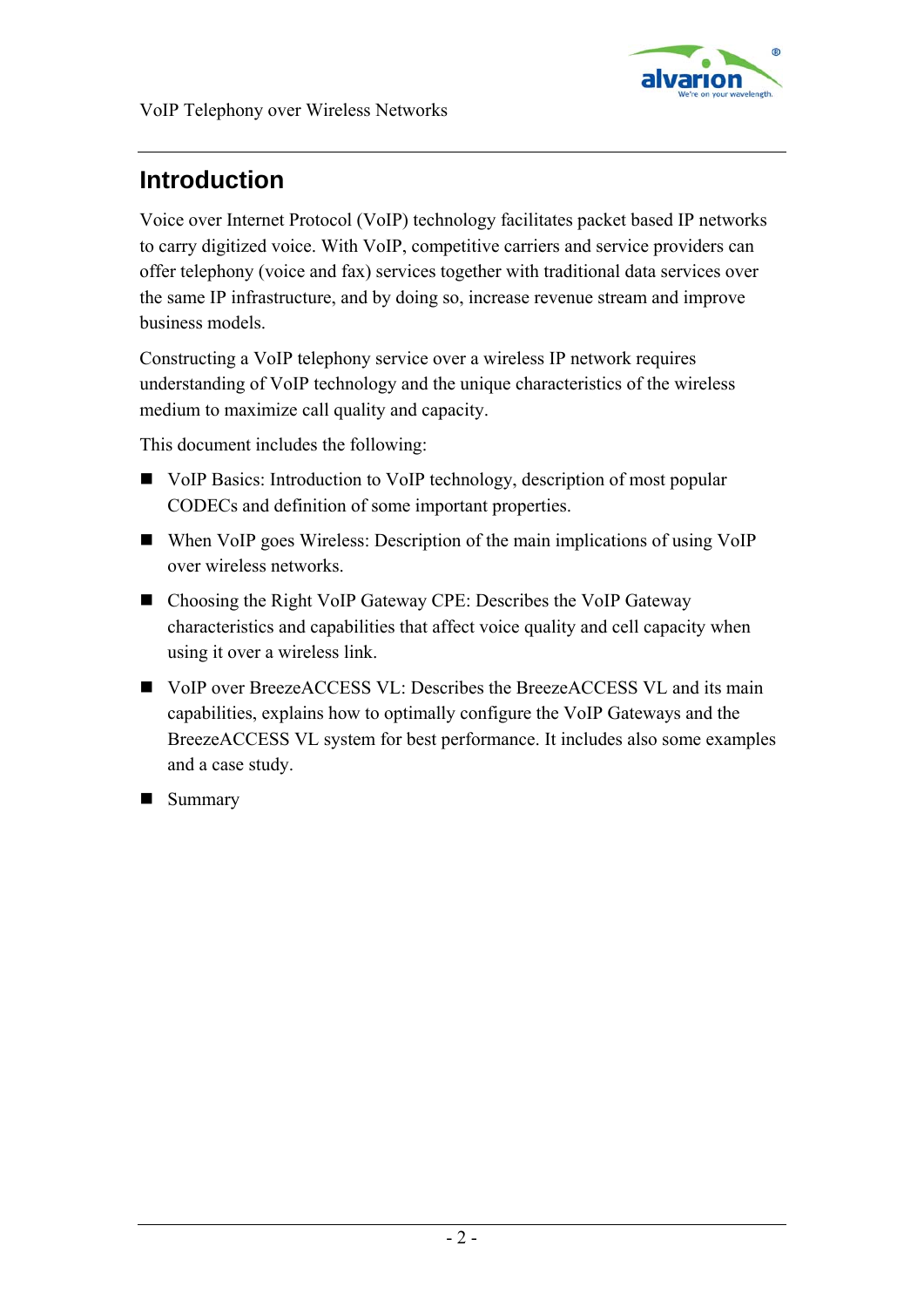

# <span id="page-2-0"></span>**1 VoIP Basics**

VoIP equipment uses Compression/Decompression (CODEC) technology for converting audio signals into a digital bit stream and vice versa. Over the years, compression techniques were developed allowing a reduction in the required bandwidth while preserving voice quality. Although many compression schemes exist, most VoIP devices today use CODECs that were standardized by bodies such as the ITU-T for the sake of interoperability across vendors. The most popular CODECs are:

- **G.711** is the basic, most common CODEC. G.711 CODECs use Pulse Code Modulation (PCM) of voice frequencies at the rate of 64 Kbps. It covers both "A-law" and "μ-law" encoding. A-law and μ-law are compounding schemes used to get more dynamics to the 8 bit samples that are available with linear coding. Typically 12..14 bit samples (linear scale) sampled at 8 KHz sample rate, are compounded to 8 bit (logarithmic scale) for transmission over a 64 Kbps data channel. In the receiving end the data is then converter back to linear scale (12..14 bit) and played back. The μ-law is used in North America and Japan, and the A-law is used in Europe and the rest of the world and in international routes. This non-compressing CODEC requires low computation complexity and provides very good voice quality with negligible delay. However, it consumes 64 Kbps per direction, which is high compared to other CODECs.
- G.723 CODEC has two bit rates associated with it, 5.3 and 6.3 Kbps (G.723r53) and G.723r63, respectively). The higher bit rate has greater quality. The lower bit rate provides fair quality and provides system designers with additional flexibility. G.723 CODECs require moderate computation complexity and introduces a relatively high delay.
- **G.729** CODEC samples the filtered voice band at 8000 Hz with a 16 bit resolution, adding compressing algorithm to deliver a stream of 8 Kbps. This CODEC, optimizes the bandwidth used per connection. G.729 CODECs require high computation complexity and introduces a relatively low delay.

The information is transmitted using Real Time Protocol (RTP) over User Datagram Protocol (UDP) over Internet Protocol (IP). The overhead introduced in VoIP communication links by the RTP/UDP/IP headers is quite high: Consider a scenario where a G.729 CODEC operating at a rate of 8Kbps, sending frames every 20 msec. This will result in a voice payloads of 20 bytes for each packet. However, to transfer these voice payloads using RTP/UDP/IP, the following must be added: an Ethernet header of 14 bytes (18 bytes if VLAN is used), IP header of 20 bytes, UDP header of 8 bytes and an additional 12 bytes for RTP. This is a whopping total of 54 bytes (58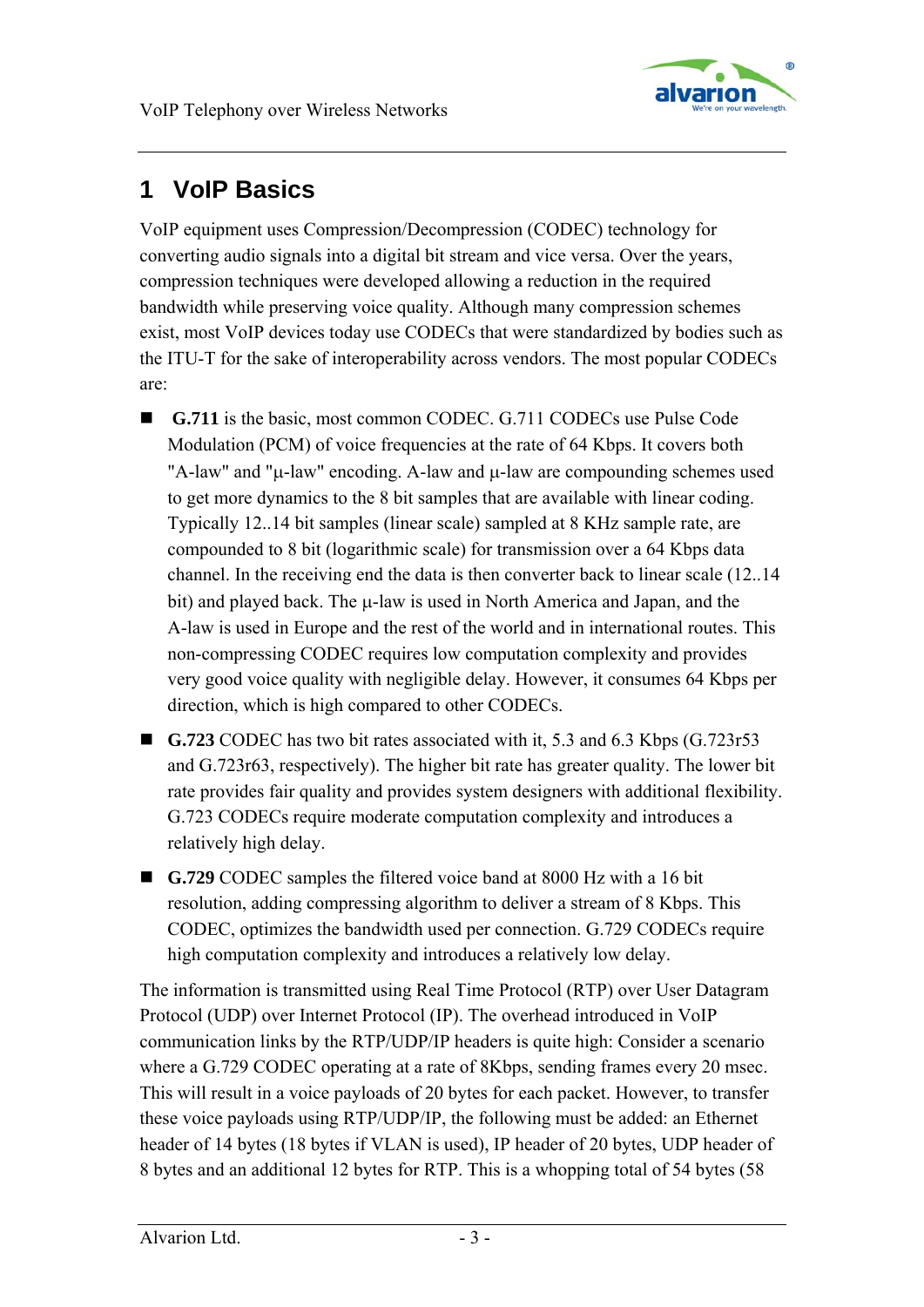

with VLAN) overhead to transmit a 20-byte payload. Signaling, which may be based on H.323, SIP, MGCP or MEGACP (H.248), introduces very low bandwidth needs and thus has negligible implications on overall traffic capacity and performances.

Principal VoIP parameters include:

- **Voice Payload Size** (Sample Size): The size in bytes of a packet generated by the CODEC.
- **Packet Size:** The size in bytes of a packet, including RTP/UDP/IP overhead.
- **Packets Per Second** (PPS): The number of packets generated per second. PPS=CODEC Bit Rate/Voice Payload Size.
- **Packet Duration** (Inter Arrival Time or Sample Interval): The time between the start bits of two consecutive packets. Packet Duration=1/PPS.

Most CODECS can be configured to operate at configurable packet duration. The following table summarizes common CODEC characteristics for the smallest packet duration, referred to as basic rate, supported by each CODEC:

| <b>CODEC</b>        | <b>Performances at Basic Rate</b>                                             |
|---------------------|-------------------------------------------------------------------------------|
| G.711               | 200 PPS (5 ms packet duration)                                                |
| A-law or $\mu$ -law | 98 bytes packet size (40 Bytes payload $+$ 58 Bytes overhead)                 |
|                     | Required bandwidth: 156.8kbps per direction                                   |
| G.729               | 100 PPS (10 ms packet duration)                                               |
|                     | 68 bytes packet size (10 Bytes payload $+$ 58 Bytes overhead)                 |
|                     | Required bandwidth: 54.4kbps per direction                                    |
| G.723r63            | 33 PPS (30 ms packet duration)                                                |
|                     | 82 bytes packet size (24 Bytes payload + 58 Bytes overhead)                   |
|                     | Required bandwidth: 21.648kbps per direction                                  |
| G723r53             | 33 PPS (30 ms packet duration)                                                |
|                     | 78 bytes packet size $(20 \text{ Bytes payload} + 58 \text{ Bytes overhead})$ |
|                     | Required bandwidth: 20.592kbps per direction                                  |

**Table 1: common VoIP CODECs' characteristics** 

#### **MOS (Mean Opinion Score)**

In voice communications, particularly Internet telephony, the mean opinion score (MOS) provides a numerical measure of the quality of human speech at the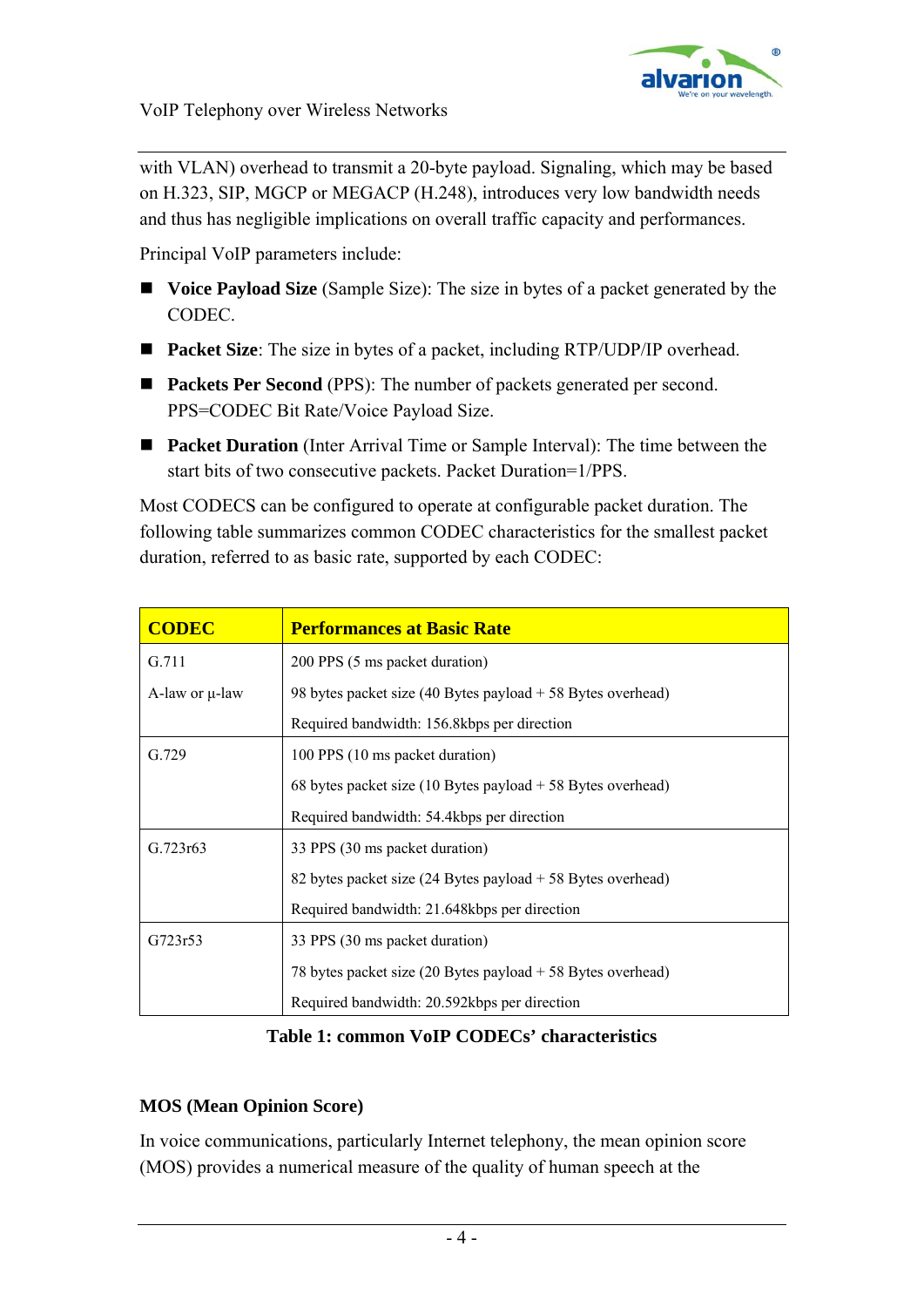

<span id="page-4-0"></span>destination end of the circuit. The scheme uses subjective tests (opinionated scores) that are mathematically averaged to obtain a quantitative indicator of the system performance.

To determine MOS, a number of listeners rate the quality of test sentences read aloud over the communications circuit by male and female speakers. A listener gives each sentence a rating as follows: (1) bad; (2) poor; (3) fair; (4) good; (5) excellent. The MOS is the arithmetic mean of all the individual scores, and can range from 1 (worst) to 5 (best). Below is a scale of MOS values and their subjective measured quality. **Mean Opinion Score (MOS)** 



A MOS of 4.0 is typically the design target. However, in PSTN it may sometime get down to 3.7, and in cellular networks it may get as low as 3.2.

# **2 When VoIP goes Wireless**

Wireless networks have their own advantages and limitations, some of which affect VoIP service performance. When traveling over the wireless IP network, voice packets must contend with phenomena that may affect the overall voice quality. The premier factors that determine voice quality are choice of CODEC, packet loss, latency and jitter.

**Packet Loss: Packet loss occurs when packets sent are not properly received by** the other end, causing them to be discarded by the receiver. Packet loss can be caused by many different reasons: overloaded links, overload in the receiving device, excessive collisions in the wireless link, physical media errors due to interference or low link quality, and others. Packet loss events may degrade voice quality. Audio CODECs take into account the possibility of packet loss, and most CODECs perform one of several functions that make an occasional packet loss unnoticeable to the user. For example, a CODEC may choose to use the packet received just before the lost packet instead of the lost one, or perform more sophisticated interpolation to eliminate any clicks or interruptions in the audio stream. However, packet loss starts to be a real problem when the percentage of the lost packets exceeds a certain threshold (roughly 5% of the packets), or when packet losses are grouped together in large packet bursts. In those situations, even the best CODECs will be unable to hide the packet loss from the user, resulting in degraded voice quality. Packet loss is more common in wireless than in wire line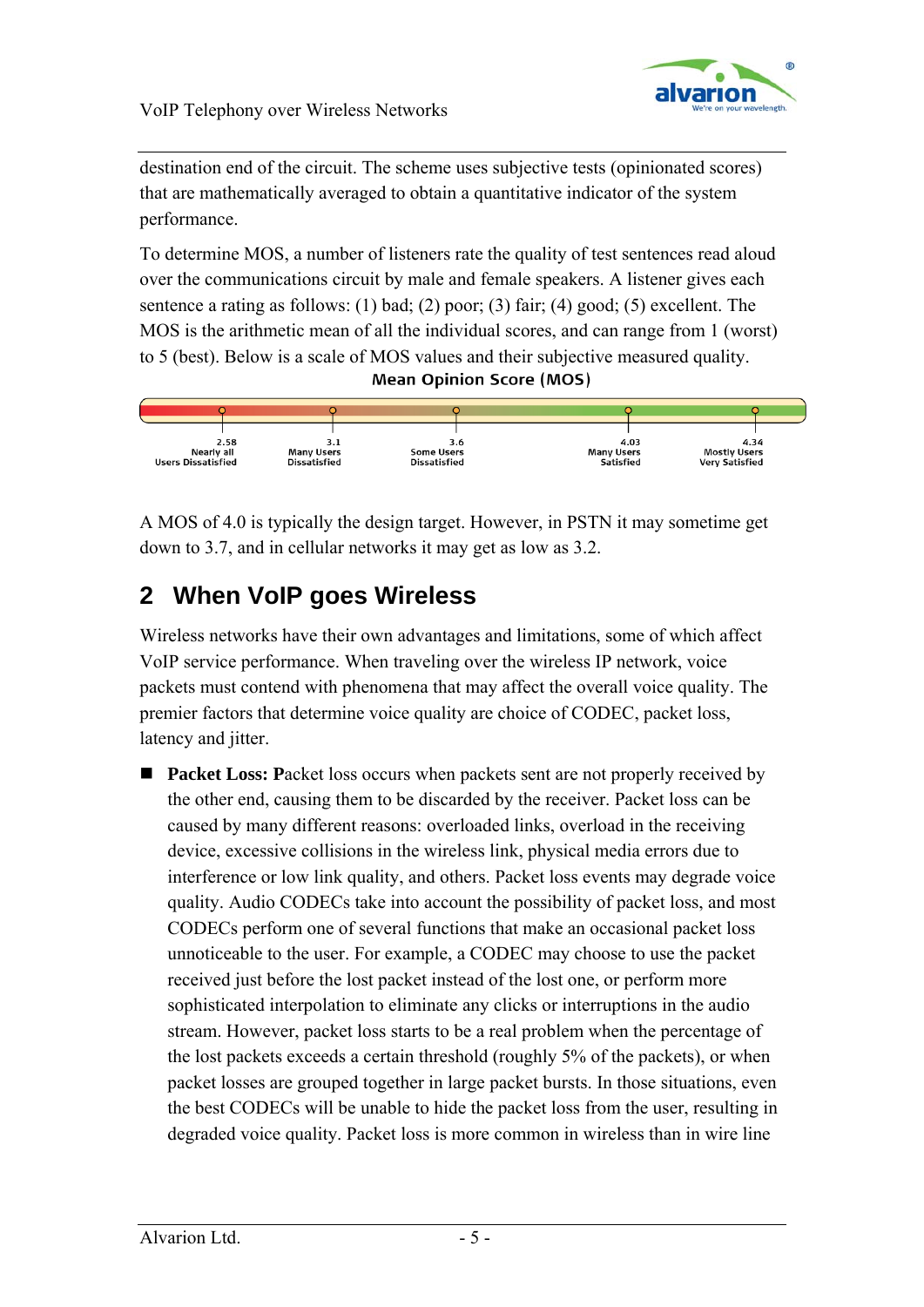

networks. Typically, mechanisms as retransmissions (ARQ) are used to minimize this phenomenon at the expense of increasing latency and jitter.

- **Jitter:** Typical voice sources generate voice packets at a constant rate. The matching voice decompression algorithm also expects incoming voice packets to arrive at a constant rate. However, the packet-by-packet delay inflicted by the network, caused by reasons such network congestion, timing drift, or route changes, may be different for each packet. Since the receiving decompression algorithm requires fixed spacing between the packets, the typical solution is to implement a jitter buffer within the gateway to compensate for the fluctuating network conditions. The jitter buffer deliberately delays incoming packets in order to present them to the decompression algorithm at fixed spacing. The jitter buffer will also fix any out-of-order errors by looking at the sequence number in the RTP frames. This has the effect of smoothing the packet flow, increasing the resiliency of the CODEC to packet loss, delayed packets and other transmission effects. However, the downside of the jitter buffer is that it can add a significant delay.
- **Latency**: In VoIP links, latency is the mouth-to-ear overall delay. A two-way phone conversation is quite sensitive to latency. Most callers notice round-trip delays when they exceed 250 ms, so the one-way latency budget should typically be lower. The most important components of this latency are:
	- ♦ CODEC Latency: Each compression algorithm has certain built-in delay. For example, G.723 adds a fixed 30 ms delay. Choosing different CODECs may reduce the latency, but reduces quality or results in more bandwidth being used.
	- ♦ Network Latency: This is the delay incurred when traversing the wireless IP system and the VoIP backbone. It should be possible to specify a higher priority for voice traffic than for delay-insensitive data, in both the wireless and wired parts of the network.
	- ♦ Jitter Buffer Size (see above)

When implementing VoIP services over 802.11 based networks, collisions in the wireless link will reduce capacity and increase latency and jitter. This must be taken into account when planning the number of subscribers per sector.

The 802.11 standard has a built-in algorithm that reduces collisions in the wireless medium and thus reduces packet loss. Along with the obvious advantages of this algorithm, some overhead per packet is created. Therefore, proper planning should include traffic planning that reduces the number of packets per second (PPS) generated, thus reducing the overhead affect (further information is provide in following sections).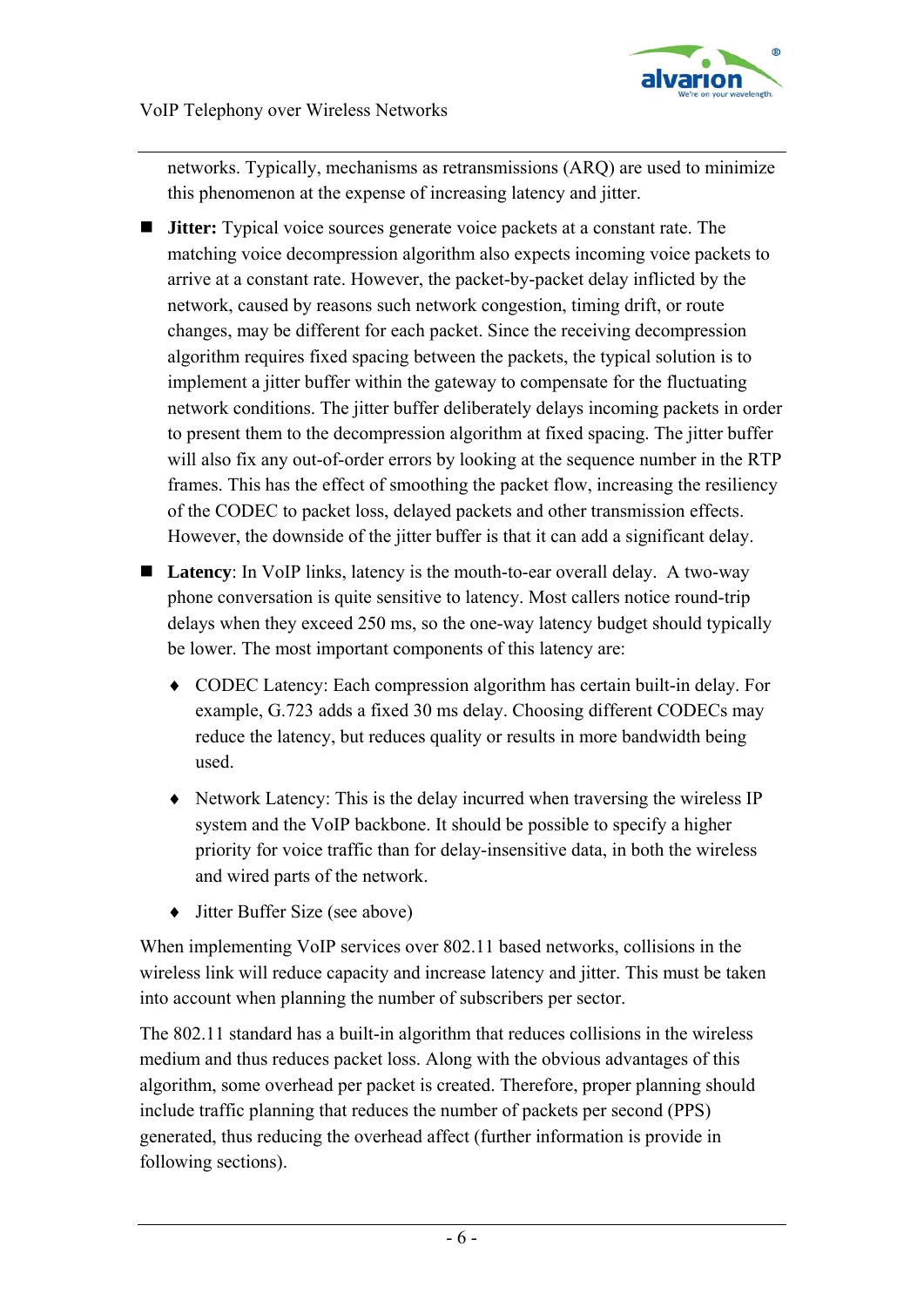

#### <span id="page-6-0"></span>**Question: can we get good VoIP quality over a wireless network?**

**Answer: Yes! By proper planning and choosing the right VoIP equipment.** 

# **3 Choosing the Right VoIP Gateway CPE**

In addition to considerations such as preferred signaling method: H.323, SIP, MGCP and MEGACO (H.248) and the required number of voice ports per user site, selecting the right VoIP GW will affect overall solution performances as cell capacity, latency and jitter.

## *3.1 Cell Capacity*

There are two important parameters of VoIP Gateways that affect the number of calls that can be carried by a single sector of a wireless access network:

#### **3.1.1 CODEC (Voice compression)**

As wireless access networks provide limited bandwidth per subscriber as compared to a wired LAN for example, compressing CODECs are strongly recommended for saving bandwidth and increasing cell capacity. Using the basic non-compressing G.711 CODEC, which most VoIP gateways support, requires a bandwidth of 156 Kbps per direction at the basic rate (64 kbps raw data per call). In comparison, using compressed G.729 CODEC that delivers a similar quality requires only 54.4 Kbps per direction at basic payload size (8 Kbps raw data), and therefore G.729 is significantly more efficient even at basic payload size.

#### **3.1.2 Packet Duration**

Packet duration (Sample Interval) is a very critical consideration when choosing VoIP equipment for a wireless network due to the limitation that the wireless medium imposes on the link in terms of packets per second. (Note that this may happen in wired as well due to the access router capability).

Table 1 specifies, among other things, the number of PPS (packets per second) needed for transmitting voice in each direction at basic rate of each CODEC. When operating with larger payloads, the PPS is reduced. The reduced overhead of a lower PPS results in decreased bandwidth requirement, as can be seen in the following table, but the latency is increased. Therefore, the ability to process more PPS affects directly the required packet duration, system latency and the number of calls that can be supported.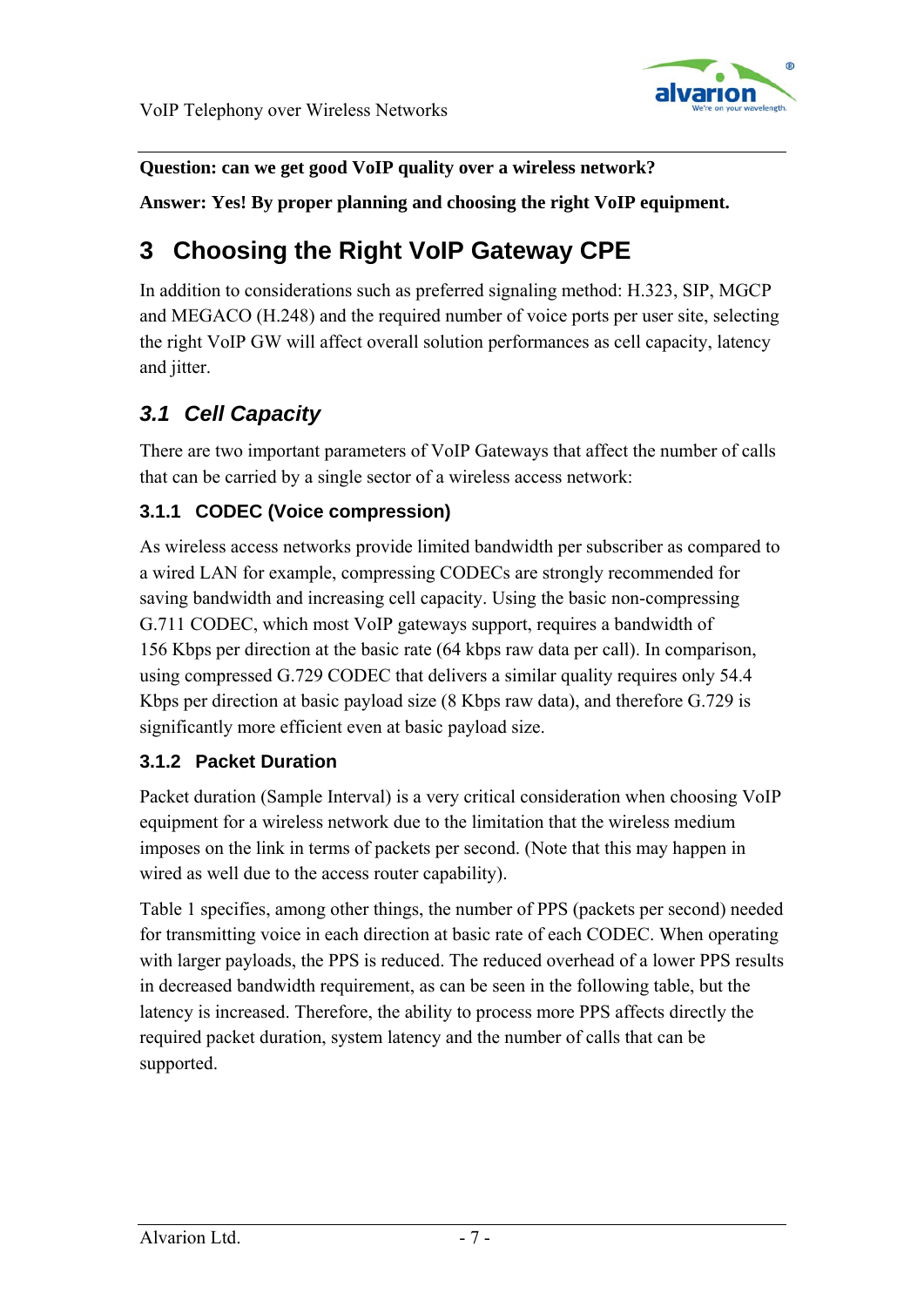

| <b>Packet Duration</b>            | 5 <sub>ms</sub>                             | $20 \text{ ms}$                              | 30 <sub>ms</sub>                           | $40 \text{ ms}$                            |  |
|-----------------------------------|---------------------------------------------|----------------------------------------------|--------------------------------------------|--------------------------------------------|--|
| PPS per Call<br>(both directions) | <b>400 PPS</b>                              | <b>100 PPS</b>                               | 66.7 PPS                                   | 50 PPS                                     |  |
| Packet Size                       | 98 bytes                                    | 218 bytes                                    | 298 bytes                                  | 378 bytes                                  |  |
| Required<br>Bandwidth             | 313.6 Kbps<br>(156.8 Kbps per<br>direction) | 174.4 Kbps<br>$(87.2$ Kbps per<br>direction) | 158.9 Kbps<br>(79.5 Kbps per<br>direction) | 151.2 Kbps<br>(75.6 Kbps per<br>direction) |  |

**Table 2: G.711 CODEC Performances** 

| <b>Packet Duration</b> | $10 \text{ ms}$                           | $20 \text{ ms}$                             | 30 <sub>ms</sub>                          | $40 \text{ ms}$                             |  |
|------------------------|-------------------------------------------|---------------------------------------------|-------------------------------------------|---------------------------------------------|--|
| PPS per Call           | <b>200 PPS</b>                            | <b>100 PPS</b>                              | 66.7 PPS                                  | <b>50 PPS</b>                               |  |
| Packet Size            | 68 bytes<br>78 bytes                      |                                             | 88 bytes                                  | 98 bytes                                    |  |
| Required<br>Bandwidth  | 108.8 Kbps<br>54.4 Kbps per<br>direction) | 62.4 Kbps<br>$(31.2$ Kbps per<br>direction) | 46.9 Kbps<br>(23.4 Kbps per<br>direction) | 39.2 Kbps<br>$(19.6$ Kbps per<br>direction) |  |

**Table 3: G.729 CODEC Performances** 

## *3.2 Latency and jitter*

For good voice quality, even under extreme conditions where jitter may be higher than "normal", the VoIP equipment needs a large dynamic jitter buffer. The size of the buffer determines how much jitter (latency variation) can be compensated without degrading the voice quality. The dynamic sizing of that buffer allows latency to be minimized according to the link quality and expected jitter, which may vary also according to network load.

By selecting VoIP gateways with a large and dynamic jitter buffer, one can greatly improve the quality of voice over a wireless network, even without any specific configuration change in the wireless network itself.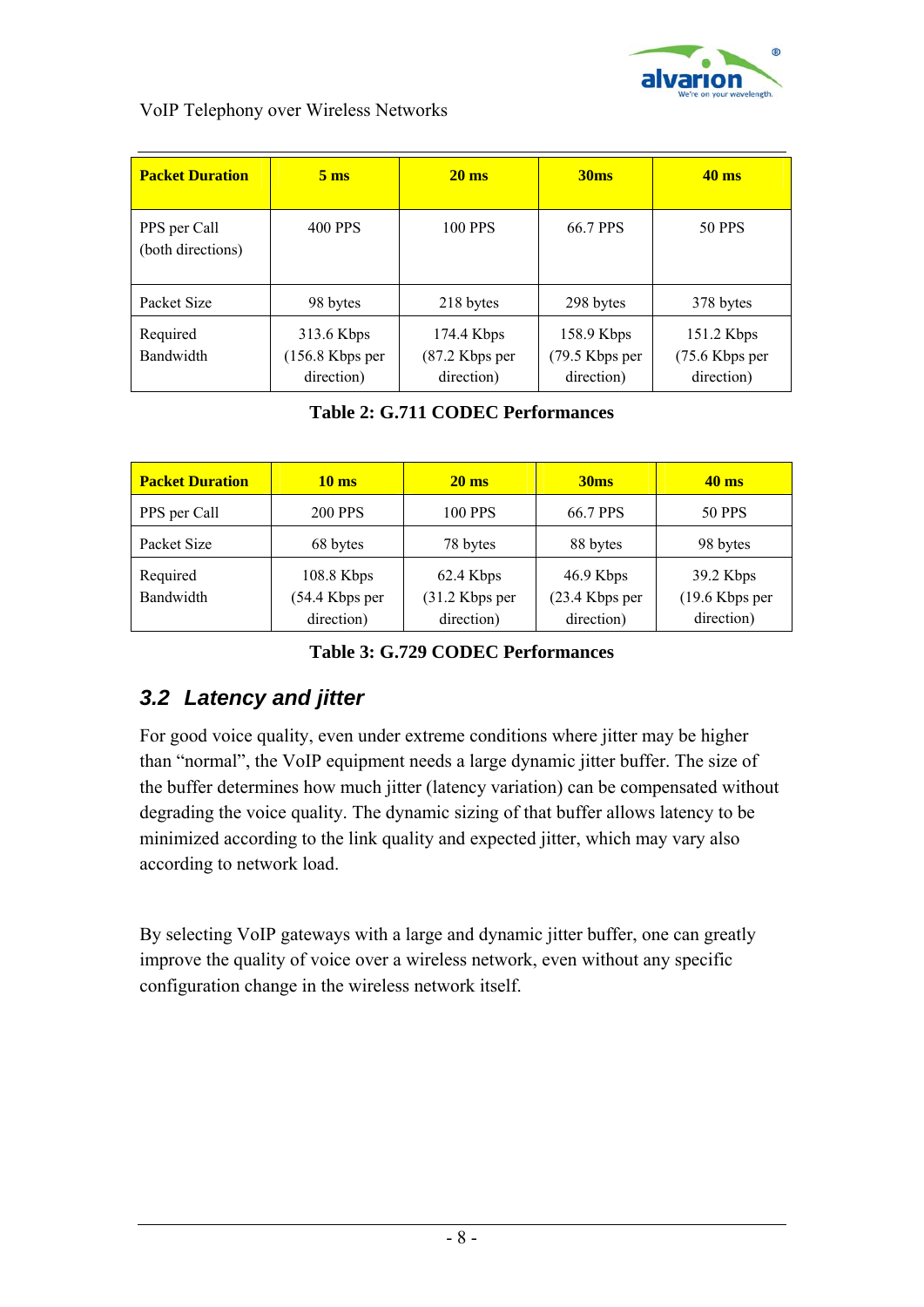

# <span id="page-8-0"></span>**4 VoIP over BreezeACCESS VL**

### *4.1 Introduction*

BreezeACCESS VL is a high capacity, IP services oriented Broadband Wireless Access (BWA) solution. BreezeACCESS VL employs wireless packet switched data technology to support high-speed WiMAX class services including fast Internet access, Virtual Private Networks, VoIP, gaming, wireless leased lines, hot spot feeding, traffic control, surveillance cameras, telemetric and more. BreezeACCESS VL users are provided with a network connection that is always on, supporting immediate access to the Internet and other IP services at high data rates with high reliability.

The system is designed for cellular-like deployment, enabling the architecture to vary in size and structure. A system can include any number of cells, each containing several Access Units for better coverage of densely populated areas. A Micro Base Station (Stand-Alone Access Unit) is also available for cost-effective support of less populated areas.

The system supports Virtual LANs based on IEEE 802.1Q and 802.3ad Q-in-Q, enabling secure operation and Virtual Private Network (VPN) services and enabling tele-workers or remote offices to conveniently access their enterprise network.

BreezeACCESS VL operates in Time Division Duplex (TDD) mode, using Orthogonal Frequency Division Multiplexing (OFDM) modulation with Forward Error Correction (FEC) coding. Using the enhanced multi-path resistance capabilities of OFDM modem technology, BreezeACCESS VL enables operation in near and nonline-of-sight (NLOS) environments. Additional features such as Adaptive Modulation, use of ARQ, Automatic Power Control, Best AU Selection, Automatic Clear Channel Selection, Automatic Bandwidth Search and different redundancy options are enhancing the robustness of the system. These qualities enable service providers to reach a previously inaccessible and broader segment of the subscriber population and be able to offer reliable video, voice and data services.

BreezeACCESS VL is designed to enable construction of "mixed" cells where it can be used together with other BreezeACCESS products, including BreezeACCESS 900, BreezeACCESS 4900, BreezeACCESS II, BreezeACCESS XL and BreezeACCESS V.

BreezeACCESS VL is currently available in the following frequency bands:

- $\blacksquare$  4.9 GHz Band: 4.900 5.100 GHz
- $\blacksquare$  5.2 GHz Band: 5.150 5.350 GHz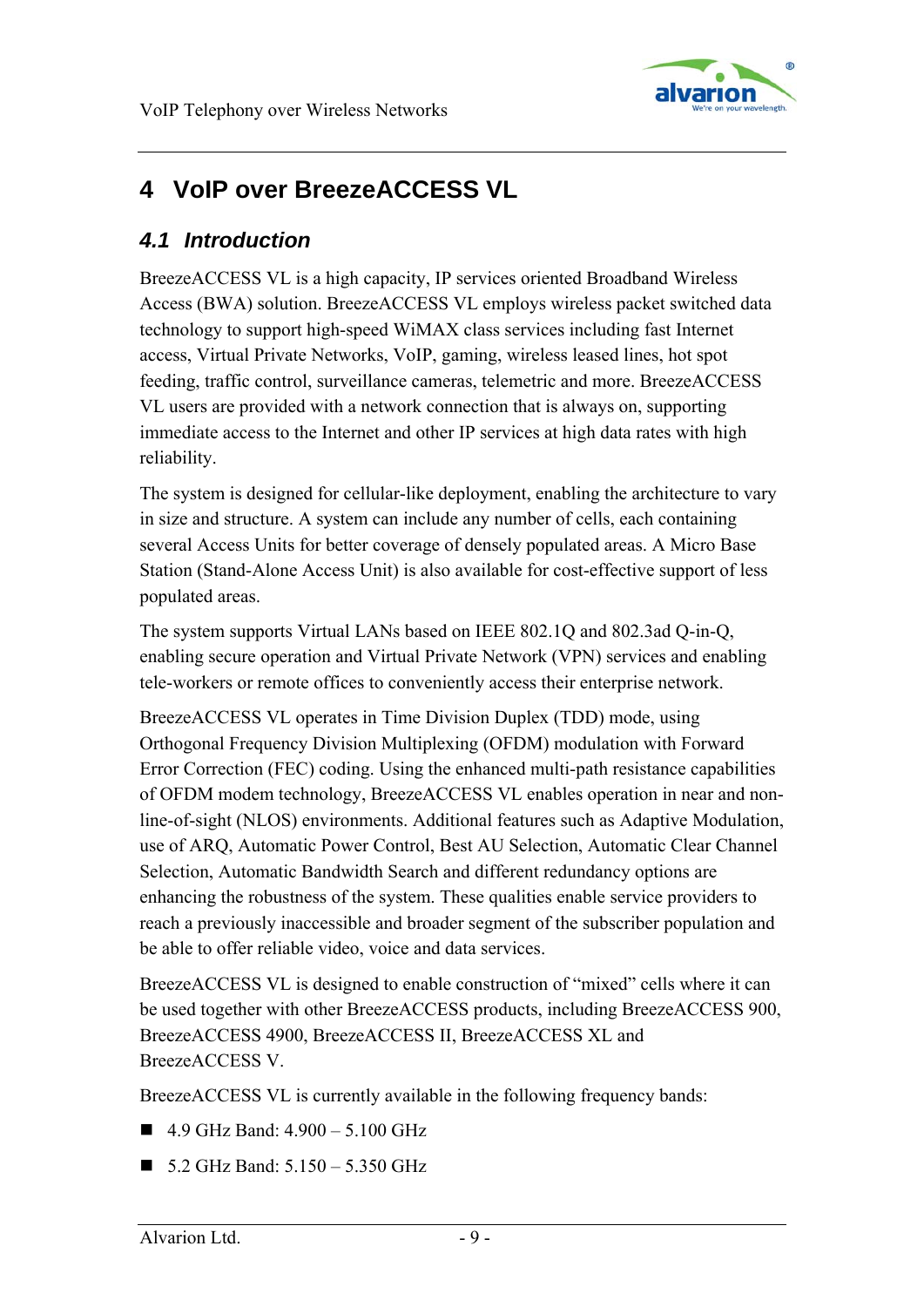

- $\blacksquare$  5.3 GHz Band: 5.250 5.350 GHz
- $\blacksquare$  5.4 GHz Band: 5.470 5.725 GHz
- $\blacksquare$  5.8 GHz Band: 5.725 5.850 GHz

BreezeACCESS VL is the ideal solution for network access as well as backhauling for operators and service provider that want to offer IP-based services.

To better support real time, delay sensitive applications such as VoIP, the system supports a multitude of traffic prioritization mechanisms:

- Layer-2 traffic prioritization based on IEEE 802.1p
- Layer-3 traffic prioritization based on either IP ToS Precedence (RFC791) or DSCP (RFC2474)
- Layer-4 traffic prioritization based on UDP and/or TCP port ranges.

In addition BreezeACCESS VL provides Multimedia Applications Prioritization (MAP) through the Wireless Link Prioritization (WLP) feature: Providing priority in the access to the air link resource, to CPEs with high priority traffic such as VoIP, vs. CPEs with low priority data traffic.

Another important functionality, that helps controlling allocation of network resources based on the operator's business model, is an admission control and dynamic resource allocation mechanism built into the BreezeACCESS-VL: in order to ensure there is no congestion on the VoIP allocated wireless link resources, a special Dynamic Resource Allocation Protocol (DRAP) mechanism that is supported by Alvarion's Voice Gateways and the Access Unit is used. This mechanism ensures that a telephone call will not take place (the user will get a busy tone before dialing attempt), if there are not enough BW resources in the specific sector. This ensures that even in pick hours, service quality is maintained in two levels:

- 1. MOS is maintained at toll quality (4.0 and above)
- 2. Data SLAs are not degraded by excess usage of the VoIP service in the same sector.

This mechanism also provides immediate feedback to the end user, in cases where a call cannot be placed. For example, if a sector is set support up to 60 concurrent calls, and a user is trying to establish an additional call, he will get a busy tone as soon as he picks up the handset, indicating that the call cannot be placed at this moment. Without such a mechanism, an excessive number of calls in the sector will cause congestion in the sector resource, high packet loss and degraded call quality to all currently ongoing calls.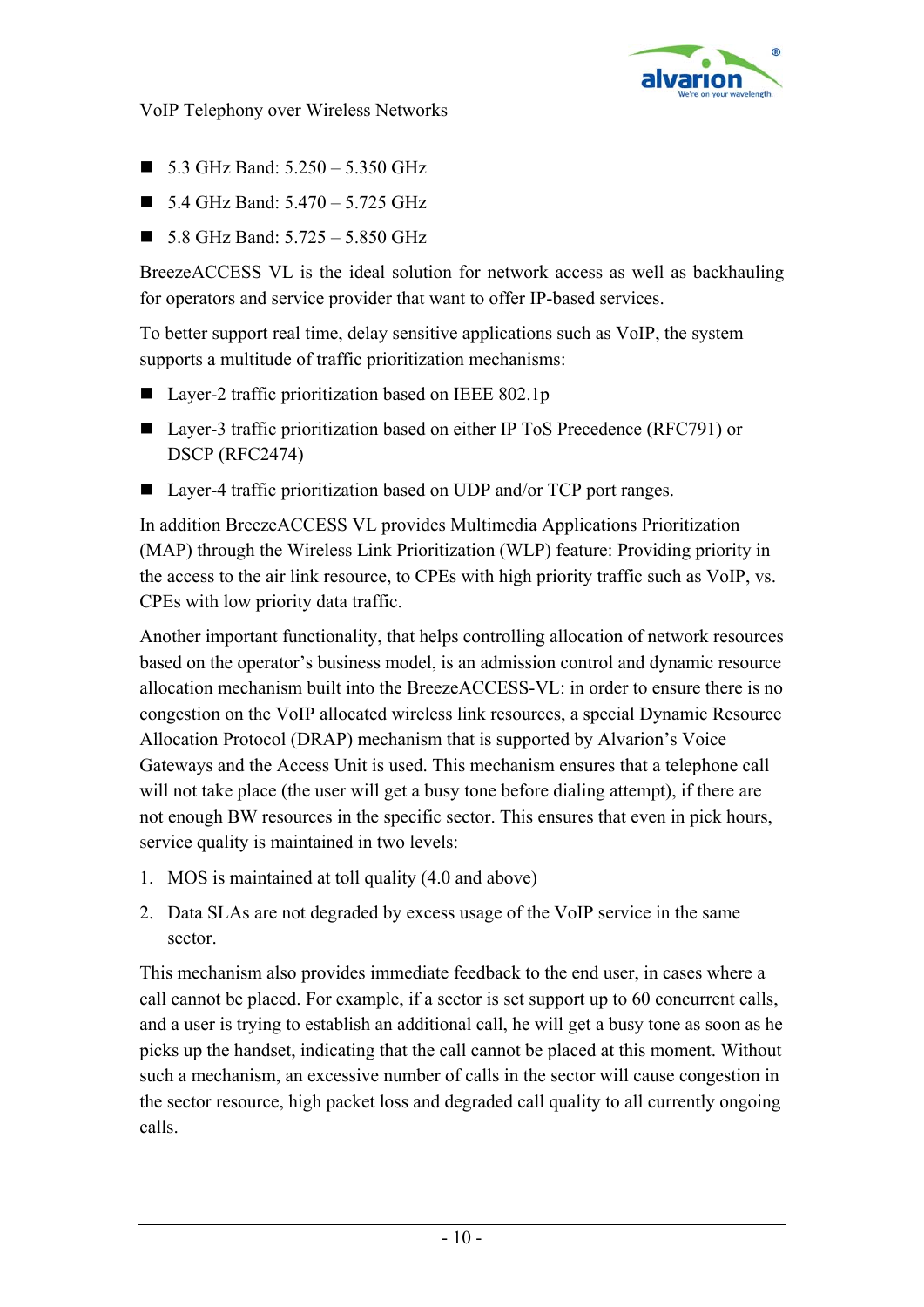

Other features that enhance the system capability to support VoIP and make it the ideal solution for applications where high bandwidth, short delay and low error rate are required include:

- System processing power of over 40,000 PPS allows a large number of calls per sector while maintaining enough bandwidth for data services. See section [4.3](#page-13-0) for more details.
- Committed Information Rate (CIR) and Maximum Information Rate (MIR) per subscriber unit, per direction.
- Concatenation mechanism enables bundling several frames into a single frame for transmission to the wireless link, improving throughput by reducing the overhead associated with each transmission.

The combination of all these features provides a toll quality telephone service, comparable to landline telephony service. The above capabilities allow the operator to design his optimized network with highly populated sectors (if desired), controlling the amount of resources guaranteed to voice and guaranteed to data SLAs, without sacrificing call quality or meeting SLAs, even in the busiest hours.

## *4.2 Optimization of BreezeACCESS VL Configuration for VoIP*

The goal in this optimization is to:

- $\blacksquare$  Reduce jitter and latency of voice packets
- Reduce the loss of voice packets in case of over-subscription in the sector

The above will directly affect the voice quality of calls in the sector.

#### **4.2.1 Wireless Link Prioritization**

The Wireless Link Prioritization feature enables configuring parameters that affect the processes of gaining access to the wireless media and of transmitting high/low priority packets. To optimally support VoIP calls, the Wireless Link Prioritization Option must be enabled. It is also recommended to configure Wireless Link Prioritization parameters and other relevant parameters to support proper prioritization of VoIP traffic vs. data traffic in few scenarios, as follows: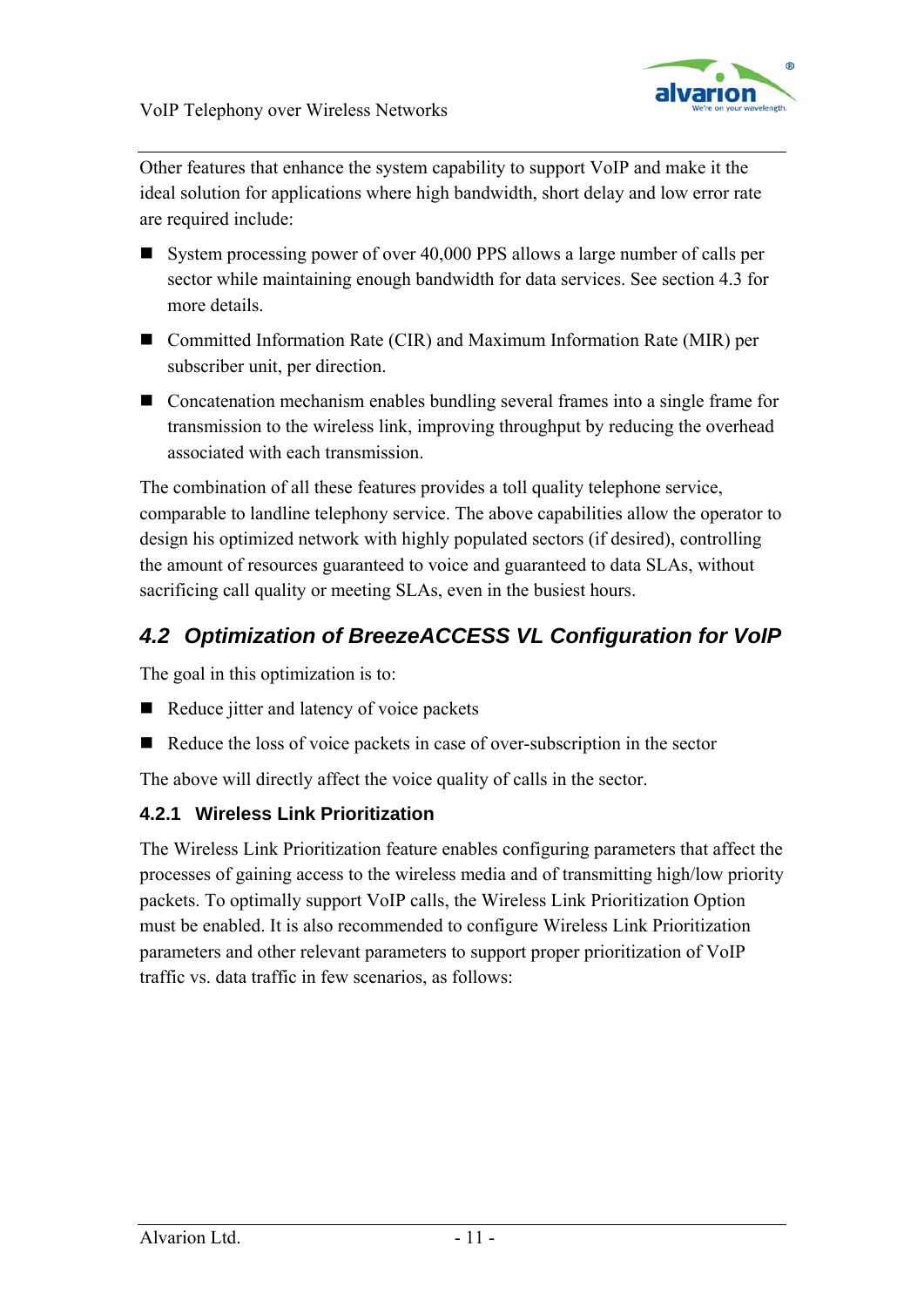

| <b>Parameter</b>                                      | <b>10 SUs per sector</b> | <b>50 SUs or more</b><br>per sector |
|-------------------------------------------------------|--------------------------|-------------------------------------|
| AU Burst Duration for High Priority Traffic           | $16(4 \text{ ms})$       | $16(4 \text{ ms})$                  |
| AU Burst Duration for Low Priority Traffic            | $20(5 \text{ ms})$       | $10(2.5 \text{ ms})$                |
| SU Burst Duration for High Priority Traffic           | $8(2 \text{ ms})$        | $8(2 \text{ ms})$                   |
| SU Burst Duration for Low Priority Traffic            | $20(5 \text{ ms})$       | $10(2.5 \text{ ms})$                |
| Number of HW Retransmissions for Low Priority Traffic | 10                       | 10                                  |
| Number of HW Retransmissions for Low Priority Traffic | 10                       | 10                                  |
| Low Priority AIFS                                     | 3                        | 3                                   |
| Concatenation                                         | Enabled                  | Enabled                             |
| Maximum Concatenated Frame Size                       | 4032 bytes               | 4032 bytes                          |
| Minimum Contention Window                             | 15                       | 255                                 |
| <b>Maximum Contention Window</b>                      | 1023                     | 1023                                |

#### **Table 4: Recommended Configuration of BreezeACCESS VL Parameters**

#### **4.2.2 QoS through Priority Queuing**

The BreezeACCESS VL supports low, mid and high priority queuing. Mid queue is used only for management and broadcast/multicast traffic. Mission critical traffic, such as VoIP, should be mapped to the highest priority queue, and best effort traffic should be mapped to the low priority queue. This ensures that even if there are many long data packets waiting their turn to be transmitted over the air, the high priority voice packet will be transmitted first. Moreover, this can reduce packet loss of VoIP packets in conditions where the network is congested with low priority data packets.

To have prioritization properly functioning, it is required to use the same prioritization method in the VoIP Gateway and in BreezeACCESS VL. Priority tagging in the Gateway should be in accordance with the high and low priority threshold configured in the BreezeACCESS VL.

#### **4.2.3 Admission Control**

To enjoy the benefits of the Dynamic Resource Allocation Protocol implemented in BreezeACCESS VL and Alvarion's Gateways, the DRAP Option must be enabled. The Number of Voice Calls parameters that set the upper limit for calls allowed in the sector should be set according to the number of voice ports in the cell and the operator's service policy. For details on the number of voice calls that can be supported in different scenarios without sacrificing quality is provided in section [4.3](#page-13-0). When deciding on the maximum number one should take into account the average modulation level in the sector.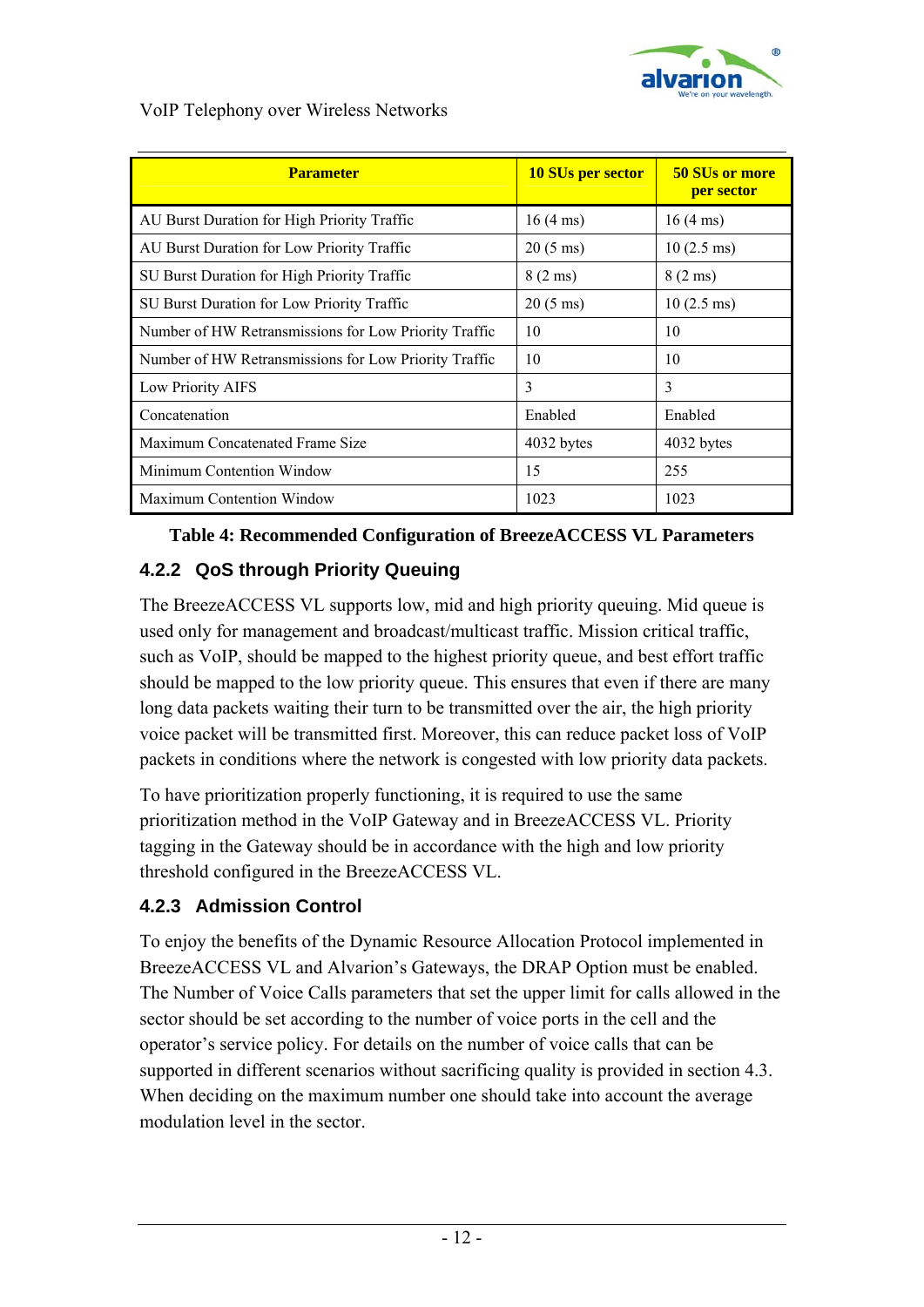

#### **4.2.4 Bandwidth Management**

An important feature of BreezeACCESS VL, which can help improve the voice quality and capacity, is its ability to control the amount of traffic that each station can forward to the wireless link. The target is to limit the over-subscription of a BreezeACCESS VL sector, to the lowest possible value.

For VoIP applications the recommended bandwidth settings are:

- 1. Taking the sum of the MIR settings of all SUs in the sector, the total MIR should be as close as possible to the maximum bandwidth available in the sector (the actual bandwidth which is the mean of the modulation level of all SUs in that sector), with as little over-subscription as possible.
- 2. Allocate a CIR value to each SU that is at least equal to the bandwidth required per voice call multiplied by the number of calls expected from this SU. This will ensure that if the sector is congested, the SU will still receive air bandwidth allocation for voice calls.

#### **4.2.5 Sector Load**

As stated above, the number of active SUs in a BreezeACCESS VL sector will affect its capacity as well as the latency and jitter. Although latency and jitter are of minor importance to data services, they do have significant relevancy for VoIP applications.

Sector capacity, defined as the transmit/receive throughput an access unit can provide, depends on average modulation used for sending and receiving the packets (each CPE can have different modulation per direction depending on its link quality) and interferences (affect retransmissions). Therefore, the relevant parameters when planning for over-subscription in a VoIP enabled sector should include:

- 1. Capacity over-subscription (total MIR and CIR allocated to all SUs in the sector vs. available capacity).
- 2. Number of concurrently active data sessions and characteristics of these sessions.
- 3. Estimated percentage of concurrently active voice calls (vs. the total number of POTS ports, using standard tools such as Erlang B).

Another parameter, which can increase sector load without degrading voice quality, is voice packet payload: the higher the payload, the lower the required bandwidth and processing power.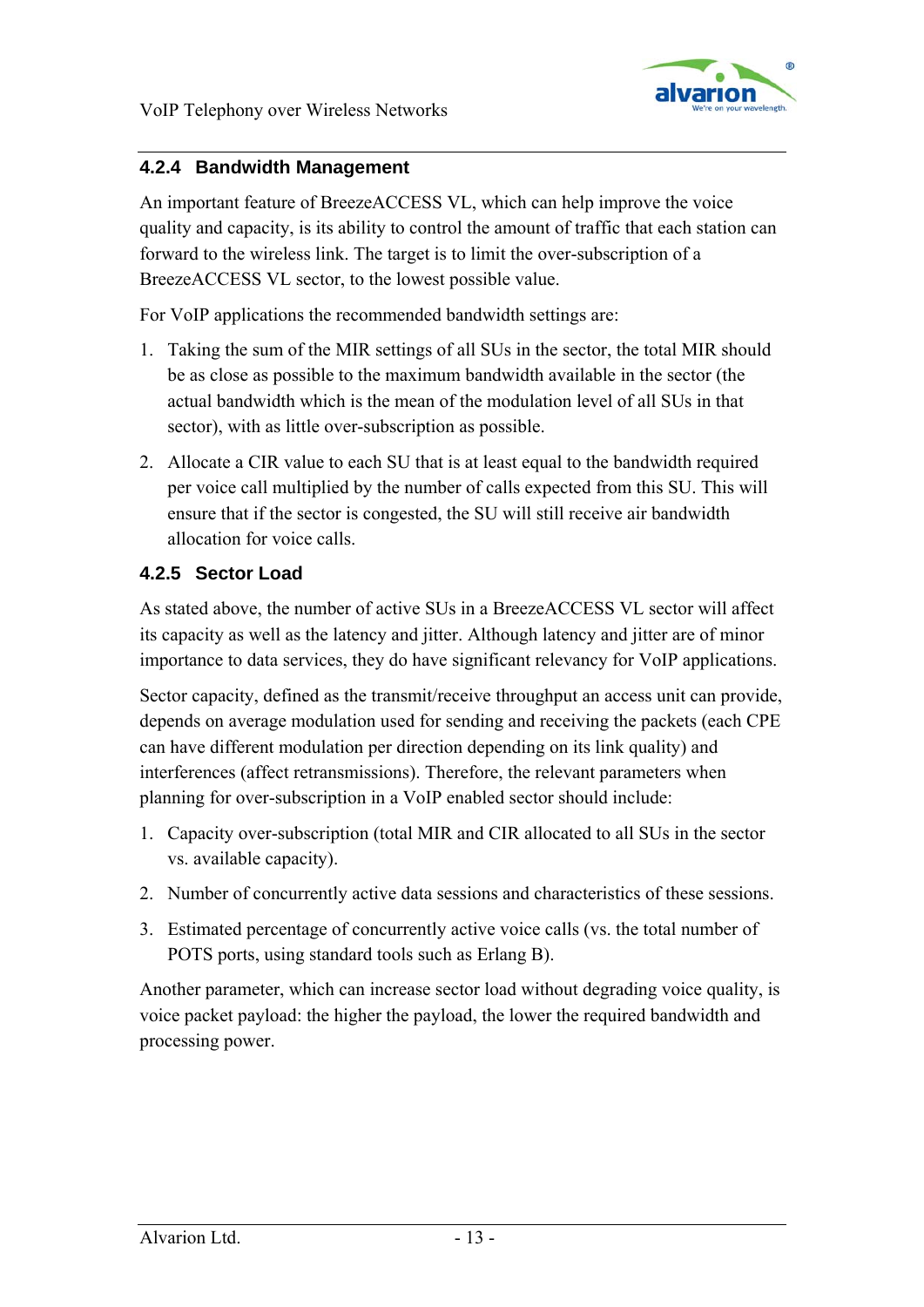

## <span id="page-13-0"></span>*4.3 BreezeACCESS VL Calls Capacity*

BreezeACCESS VL presents a break through in performances and future ready capacity, with up to 288 calls and up to 40Mbps UDP data rate, per sector. With BreezeACCESS VL operators and ISPs can offer time critical and high throughput services.

[Table 7](#page-15-0) lists the maximum achievable calls capacity of a BreezeACCESS VL sector based on experience and simulations. These performances are for an "ideal" sector where Rate (Modulation Level) 8 can be used by all CPEs.

| <b>BW</b><br>[MHz] | <b>Rate</b> | <b>Codec</b> | <b>VolP</b><br><b>Packing</b><br><b>Duration</b> | <b>CPEs</b> | <b>Calls per</b><br><b>CPE</b> | <b>Concurrent</b><br><b>Calls</b> | <b>MOS</b> | <b>Delay</b><br><b>introduced</b><br>by VL | <b>Mouth to</b><br><b>Ear Delau</b><br>[msec] | <b>Remaining</b><br><b>FTP Data</b><br><b>Capacity</b> |
|--------------------|-------------|--------------|--------------------------------------------------|-------------|--------------------------------|-----------------------------------|------------|--------------------------------------------|-----------------------------------------------|--------------------------------------------------------|
| <b>Residential</b> |             |              |                                                  |             |                                |                                   |            |                                            |                                               |                                                        |
|                    |             | G.711        | 20 <sub>ms</sub>                                 | 50          | 1                              | 41                                | 4.3        | 10                                         | 90                                            | no data                                                |
| 20                 | 8           | G.729        | 30 ms                                            | 50          | 1                              | 50                                | 4.02       | $\mathbf{2}$                               | 122                                           | no data                                                |
|                    |             | G.711        | 20 ms                                            | 50          | 1                              | 20                                | 4.3        | 8                                          | 88                                            | no data                                                |
| 10                 | 8           | G.729        | 30 ms                                            | 50          | 1                              | 32                                | 4.02       | $\overline{7}$                             | 127                                           | no data                                                |
|                    |             |              |                                                  |             | <b>Business</b>                |                                   |            |                                            |                                               |                                                        |
|                    |             | G.711        | 20 ms                                            | 7           | 24                             | 168                               | 4.17       | 28                                         | 108                                           | no data                                                |
|                    |             | G.729        | 30 ms                                            | 12          | 24                             | 288                               | 4.01       | 14                                         | 134                                           | no data                                                |
| 20                 | 8           | G729         | 30 ms                                            | 4           | 8                              | 32                                | 4          | 6                                          | 126                                           | 6 Mbps/CPE                                             |
|                    |             | G729         | 30 ms                                            | 6           | 2                              | 12                                | 4.02       | 6                                          | 126                                           | 4 Mbps/CPE                                             |
|                    |             | G729         | 30 ms                                            | 8           | $\overline{2}$                 | 16                                | 4.02       | 6                                          | 126                                           | 3 Mbps/CPE                                             |
|                    |             | G.711        | 20 ms                                            | 1           | 24                             | 24                                | 4.38       | $\,6\,$                                    | 86                                            | no data                                                |
| 10                 | 8           | G.729        | 30 ms                                            | 5           | 24                             | 120                               | 4          | 18                                         | 138                                           | no data                                                |

#### **Table 5: Maximum Achievable Call Capacity in best conditions**

In realistic scenarios, the required call capacity is by far lower than the numbers presented in [Table 5.](#page-13-0) A significantly higher number of CPEs can be supported without compromising call quality. It should be noted that translation of the number of concurrent calls to actual number of registered users depends on operator's oversubscription policy. [Table 6](#page-14-0) below provides the number of VoIP CPEs that can be supported when using for example Erlang B for the voice service model.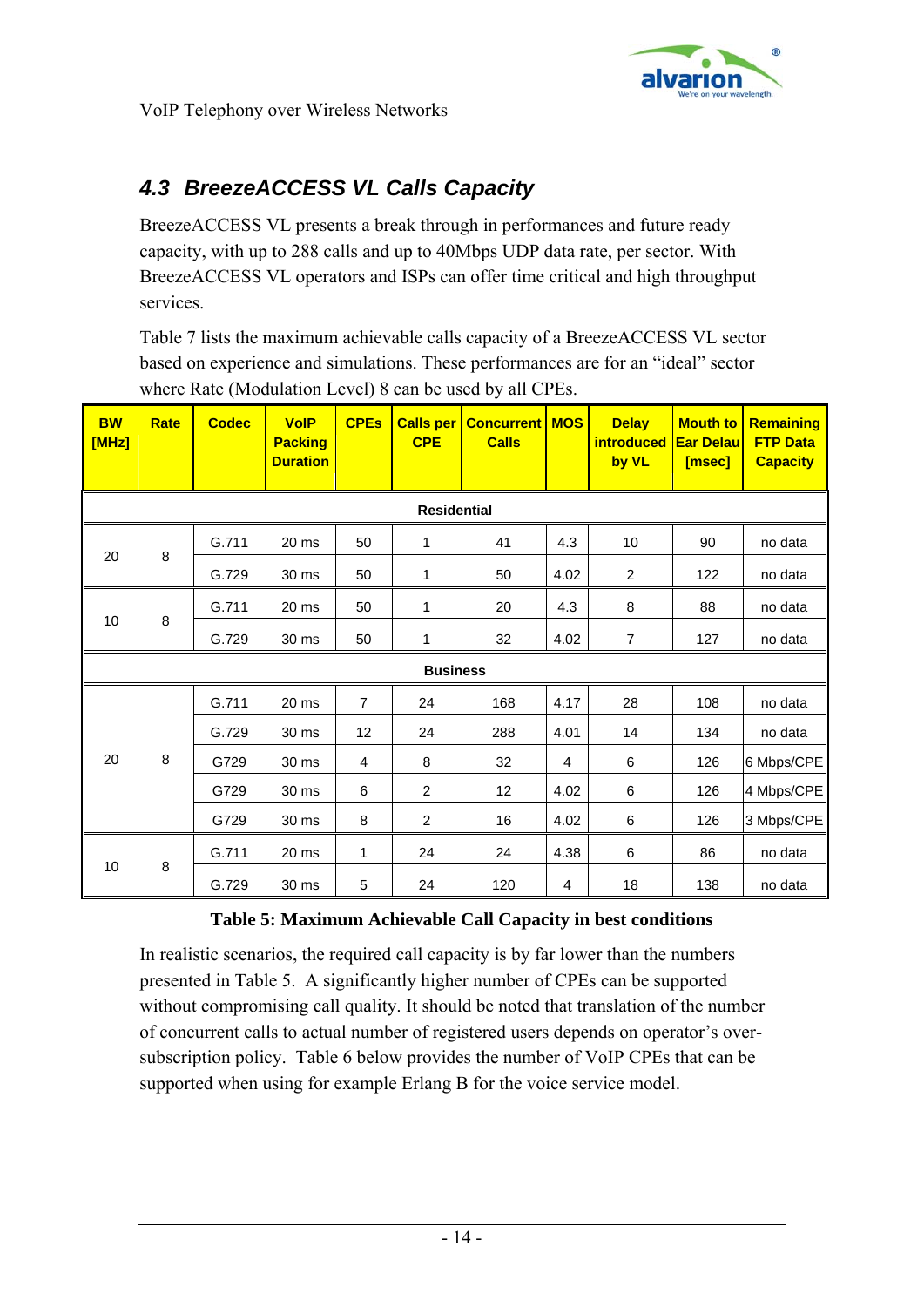

<span id="page-14-0"></span>

| <b>Number</b><br>of Calls | <b>Erlang B,</b><br><b>assuming</b><br><b>0.01 blocking</b><br>probability | <b>Residential Users,</b><br><b>Assuming 0.07</b><br><b>Erlang (4.2 minute)</b><br>call in average) | <b>Business Users</b><br><b>Assuming 0.15</b><br><b>Erlang (9 minute)</b><br>call in average) |  |
|---------------------------|----------------------------------------------------------------------------|-----------------------------------------------------------------------------------------------------|-----------------------------------------------------------------------------------------------|--|
| $\mathbf 2$               | 0.15                                                                       | 2                                                                                                   | 1                                                                                             |  |
| 4                         | 0.87                                                                       | 12                                                                                                  | 6                                                                                             |  |
| 6                         | 1.91                                                                       | 27                                                                                                  | 13                                                                                            |  |
| 8                         | 3.13                                                                       | 45                                                                                                  | 21                                                                                            |  |
| 10                        | 4.46                                                                       | 64                                                                                                  | 30                                                                                            |  |
| 12                        | 5.88                                                                       | 83                                                                                                  | 39                                                                                            |  |
| 15                        | 8.11                                                                       | 116                                                                                                 | 54                                                                                            |  |
| 20                        | 12.03                                                                      | 172                                                                                                 | 80                                                                                            |  |
| 25                        | 16.13                                                                      | 230                                                                                                 | 108                                                                                           |  |
| 30                        | 20.34                                                                      | 291                                                                                                 | 136                                                                                           |  |
| 35                        | 24.64                                                                      | 352                                                                                                 | 164                                                                                           |  |
| 40                        | 29.01                                                                      | 414                                                                                                 | 193                                                                                           |  |
| 45                        | 33.43                                                                      | 478                                                                                                 | 223                                                                                           |  |
| 50                        | 37.90                                                                      | 541                                                                                                 | 253                                                                                           |  |

**Table 6: Registered VoIP users based on Erlang B model** 

The following tables display concurrent calls capacity of a typical good-quality BreezeACCESS VL sector, with Rate 5 as the average Modulation Level, serving residential users ([Table 7](#page-15-0)) or business customers [\(Table 8\)](#page-16-0).

Note that these tables assume a target MOS of 4.0 or higher, representing a quality that satisfies most users. If the requirement for quality is reduced, a higher number of simultaneous calls can be supported.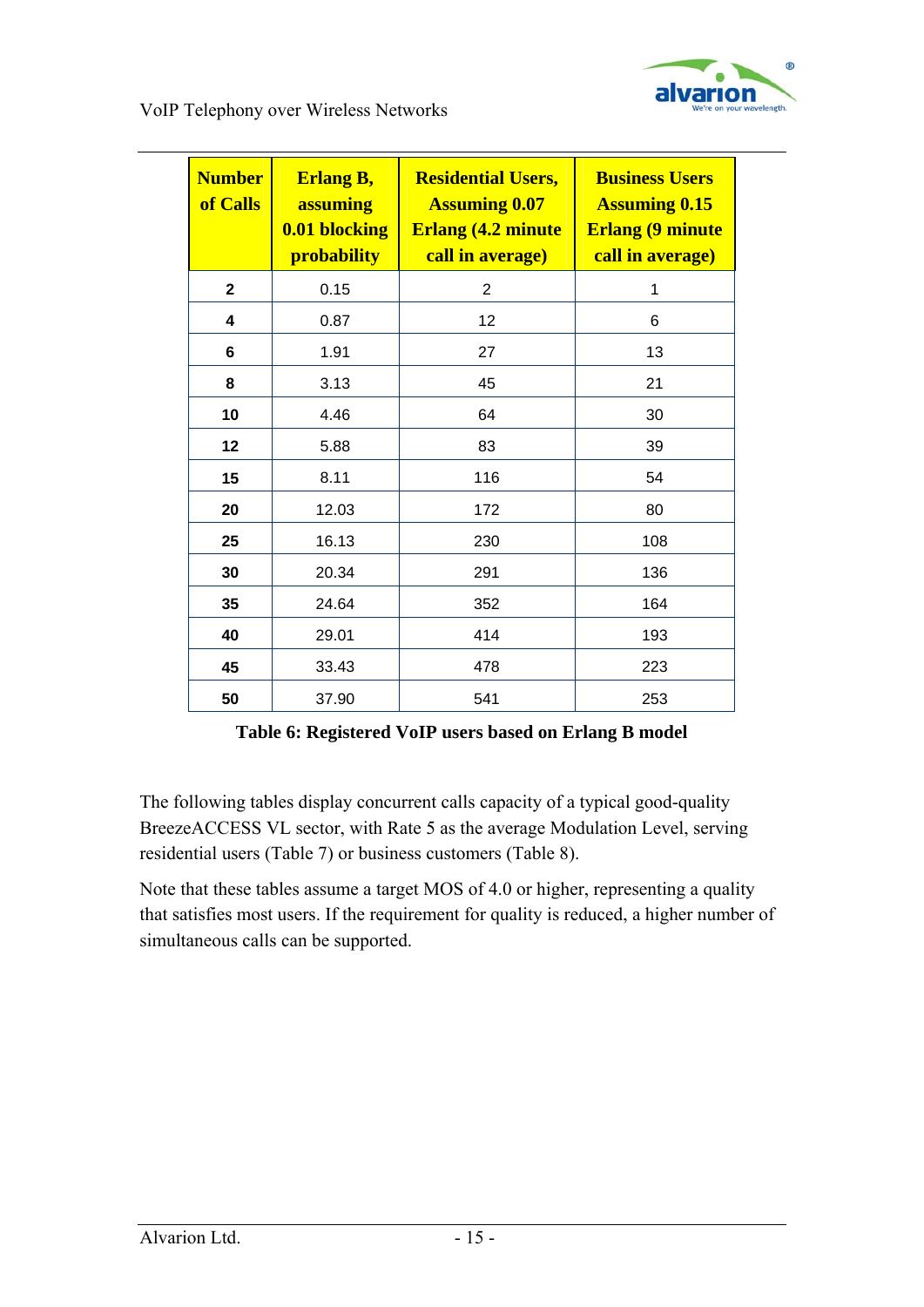

<span id="page-15-0"></span>

| <b>BW</b><br>[MHz] | Rate           | <b>Codec</b>                     | <b>VolP</b><br><b>Packing</b><br><b>Duration</b> | <b>CPEs</b> | <b>Calls per</b><br><b>CPE</b> | <b>Concurrent</b><br><b>Calls</b> | <b>MOS</b> | <b>Delay</b><br>introduced<br>by VL | <b>Mouth to</b><br><b>Ear Delay</b><br>[msec] | Remaining<br><b>FTP Data</b><br><b>Capacity</b> |
|--------------------|----------------|----------------------------------|--------------------------------------------------|-------------|--------------------------------|-----------------------------------|------------|-------------------------------------|-----------------------------------------------|-------------------------------------------------|
|                    |                |                                  |                                                  |             | 1                              | 10                                | 4.37       | 5                                   | 85                                            | 8.1                                             |
|                    |                | G.711                            | 20 ms                                            | 50          | $\mathbf{1}$                   | 15                                | 4.33       | 5                                   | 85                                            | 5.5                                             |
| 20                 | 5              |                                  |                                                  |             | 1                              | 10                                | 4.02       | 4                                   | 124                                           | 10.3                                            |
|                    |                | G.729                            | 30 ms                                            | 50          | 1                              | 15                                | 4.02       | 5                                   | 125                                           | 8                                               |
|                    |                | G.711<br>20 ms<br>G.729<br>30 ms |                                                  | 25          | 1                              | $\,6\,$                           | 4.36       | $\,6\,$                             | 86                                            | 3.5                                             |
|                    |                |                                  |                                                  |             | 1                              | 10                                | 4.36       | 6                                   | 86                                            | 1.6                                             |
|                    |                |                                  |                                                  | 50          | 1                              | 10                                | 4.34       | $\overline{7}$                      | 87                                            | 2.3                                             |
|                    |                |                                  |                                                  |             | 1                              | 15                                | 4.33       | 8                                   | 88                                            | 0.5                                             |
| 10                 | $\overline{5}$ |                                  |                                                  |             | 1                              | 6                                 | 4.02       | 5                                   | 125                                           | 4.7                                             |
|                    |                |                                  |                                                  | 25          | 1                              | 10                                | 4.02       | 6                                   | 126                                           | 3.1                                             |
|                    |                |                                  |                                                  |             | 1                              | 10                                | 4.02       | 6                                   | 126                                           | 3.5                                             |
|                    |                |                                  |                                                  |             | 50                             | 1                                 | 15         | 4.02                                | 6                                             | 126                                             |

**Table 7: Call Capacity, Residential Users**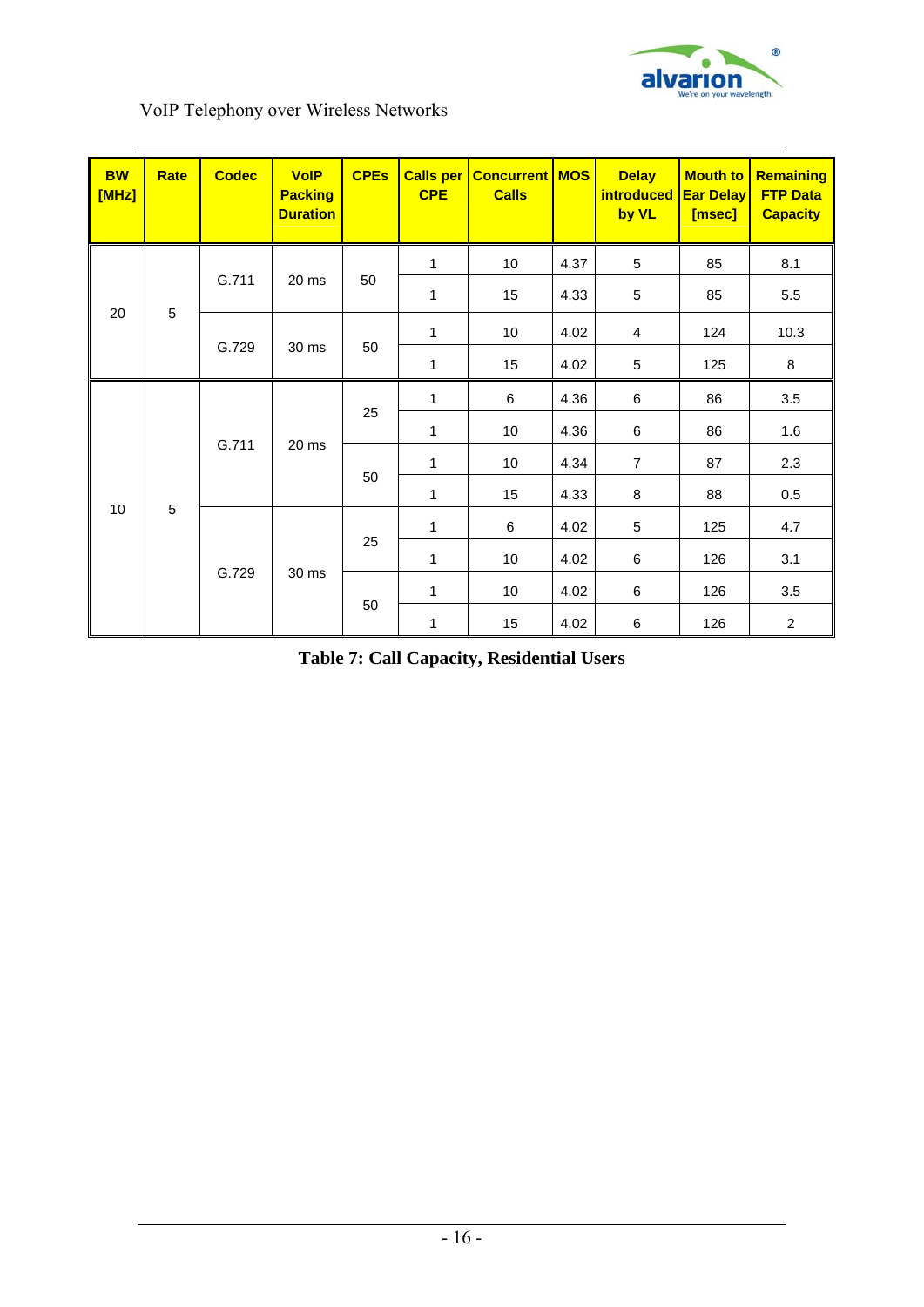

<span id="page-16-0"></span>

| <b>BW</b><br>[MHz] | <b>Rate</b> | <b>Codec</b>            | <b>VolP</b><br><b>Packing</b><br><b>Duration</b> | <b>CPEs</b> | <b>Calls per</b><br><b>CPE</b> | <b>Concurrent</b><br><b>Calls</b> | <b>MOS</b>              | <b>Delay</b><br><i>introduced</i><br>by VL | <b>Mouth to</b><br><b>Ear Delay</b><br>[msec] | Remaining<br><b>FTP Data</b><br><b>Capacity</b><br>per CPE<br>[Mbps] |
|--------------------|-------------|-------------------------|--------------------------------------------------|-------------|--------------------------------|-----------------------------------|-------------------------|--------------------------------------------|-----------------------------------------------|----------------------------------------------------------------------|
|                    |             |                         |                                                  |             | $\overline{2}$                 | 8                                 | 4.37                    | 5                                          | 85                                            | 12.4                                                                 |
|                    |             |                         |                                                  | 10          | 8                              | 20                                | 4.37                    | $\overline{c}$                             | 82                                            | 7.2                                                                  |
|                    |             | G.711                   | 20 ms                                            |             | 24                             | 50                                | 4.24                    | 9                                          | 89                                            | 0.7                                                                  |
|                    |             |                         |                                                  | 20          | $\overline{2}$                 | 15                                | 4.38                    | $\mathbf{3}$                               | 83                                            | 3.9                                                                  |
|                    |             |                         |                                                  |             | 8                              | 35                                | 4.34                    | 6                                          | 86                                            | 0.5                                                                  |
| 20                 | $\sqrt{5}$  |                         | 30 ms                                            | 10          | $\overline{c}$                 | $\,8\,$                           | 4.01                    | 6                                          | 126                                           | 13.7                                                                 |
|                    |             | G.729                   |                                                  |             | 8                              | 20                                | 4.02                    | $\overline{2}$                             | 122                                           | 10.6                                                                 |
|                    |             |                         |                                                  |             | 24                             | 50                                | $\overline{4}$          | 6                                          | 126                                           | 5.1                                                                  |
|                    |             |                         |                                                  | 20          | $\overline{c}$                 | 15                                | 4.02                    | $\overline{c}$                             | 122                                           | 5.9                                                                  |
|                    |             |                         |                                                  |             | 8                              | 35                                | 4.02                    | $\mathbf{3}$                               | 123                                           | 2.7                                                                  |
|                    |             |                         |                                                  |             | 24                             | 88                                | 4.01                    | 10                                         | 130                                           | 0.2                                                                  |
|                    |             | G.711                   | 20 ms                                            |             | $\overline{c}$                 | 8                                 | 4.37                    | 6                                          | 86                                            | 4.8                                                                  |
|                    |             |                         |                                                  | 10          | 8                              | 20                                | 4.32                    | $\overline{7}$                             | 87                                            | 0.5                                                                  |
|                    |             |                         |                                                  | 20          | $\overline{2}$                 | 15                                | 4.35                    | 6                                          | 86                                            | 0.5                                                                  |
|                    |             |                         | 30 ms                                            |             | $\overline{2}$                 | 8                                 | 4.02                    | 6                                          | 126                                           | 6.2                                                                  |
| 10                 |             | $\overline{5}$<br>G.729 |                                                  | 10          | 8                              | 20                                | 4.02                    | $\overline{4}$                             | 124                                           | 3.4                                                                  |
|                    |             |                         |                                                  |             | 24                             | 50                                | $\overline{\mathbf{4}}$ | 12                                         | 132                                           | 0.3                                                                  |
|                    |             |                         |                                                  |             | $\overline{c}$                 | 15                                | 4.02                    | $\overline{\mathbf{4}}$                    | 124                                           | $\overline{c}$                                                       |
|                    |             |                         |                                                  | 20          | $\bf 8$                        | 35                                | 3.73                    | 28                                         | 148                                           | $\mathbf 0$                                                          |

**Table 8: Call Capacity, Business Users**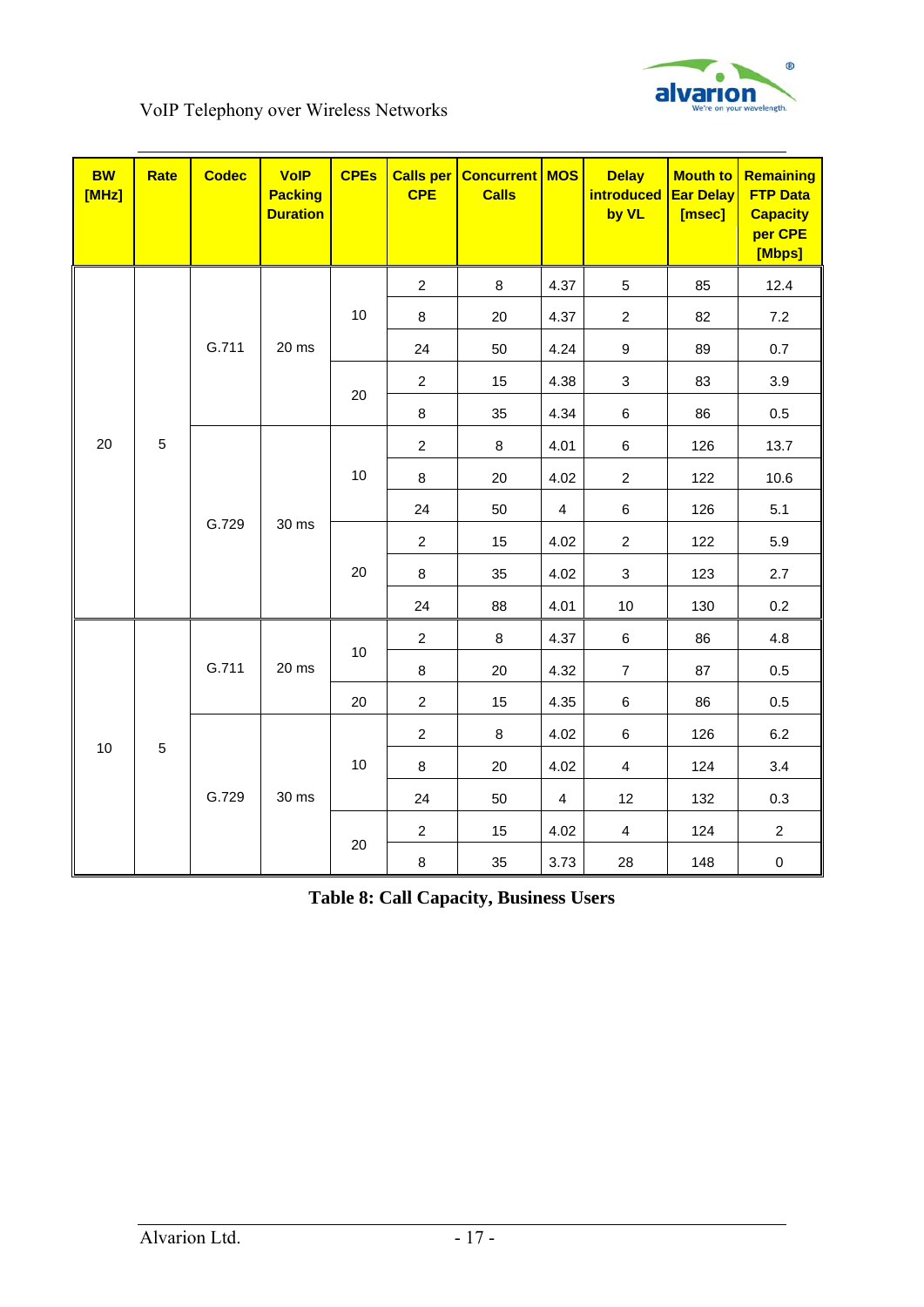

## *4.4 Examples*

#### **4.4.1 Example I**

#### **Requirements**

- A package service for residential users with one voice port and best effort data
- Data service required is 4096 kbps downstream and 256 kbps upstream. Maximum over subscription of 1:25
- $\blacksquare$  VoIP service with MOS > 4.0

Expecting service penetration of 150 residential subscribers per base station

#### **Calculations**:

- Using 20 MHz channels
- Base stations is constructed with 3 sectors each, hence  $\sim$  50 subscribers per sector
- For VoIP, selecting G.729 with 30 ms packet duration. Based on [Table 6,](#page-14-0) for 50 users with one voice port it is required to support 10 concurrent calls
- Assuming an average sector rate of 5 (a very modest assumption for planning purposes, expecting actual sector rate to be higher in reality) and using [Table 7,](#page-15-0) residual sector data capacity after securing bandwidth for 10 calls is 10.3 Mbps
- 4096 Kbps plus 256 Kbps, times 50 users, divided by 25 because of over subscription, results in BW requirements of 8.7 Mbps, which is below the available 10.3 Mbps. Hence, data capacity will be sufficient to support the requirements.
- CPE downstream Maximum Information Rate (MIR) is to be set to 4096 Kbps
- CPE upstream MIR is to be set to 256 Kbps
- CPE downstream Committed Information Rate (CIR) is to be set to zero
- CPE upstream CIR is to be set to zero

**Conclusions**: With this scenario, 150 residential users per base station can be supported with margins, taking into account the capacity and quality required for the service.

#### **4.4.2 Example II**

#### **Requirements**:

- A package service for businesses with eight voice ports and data service
- Data service required is 2048 Kbps bi-directional with over subscription of 1:4. It is also required that CIR will be 512 Kbps per direction